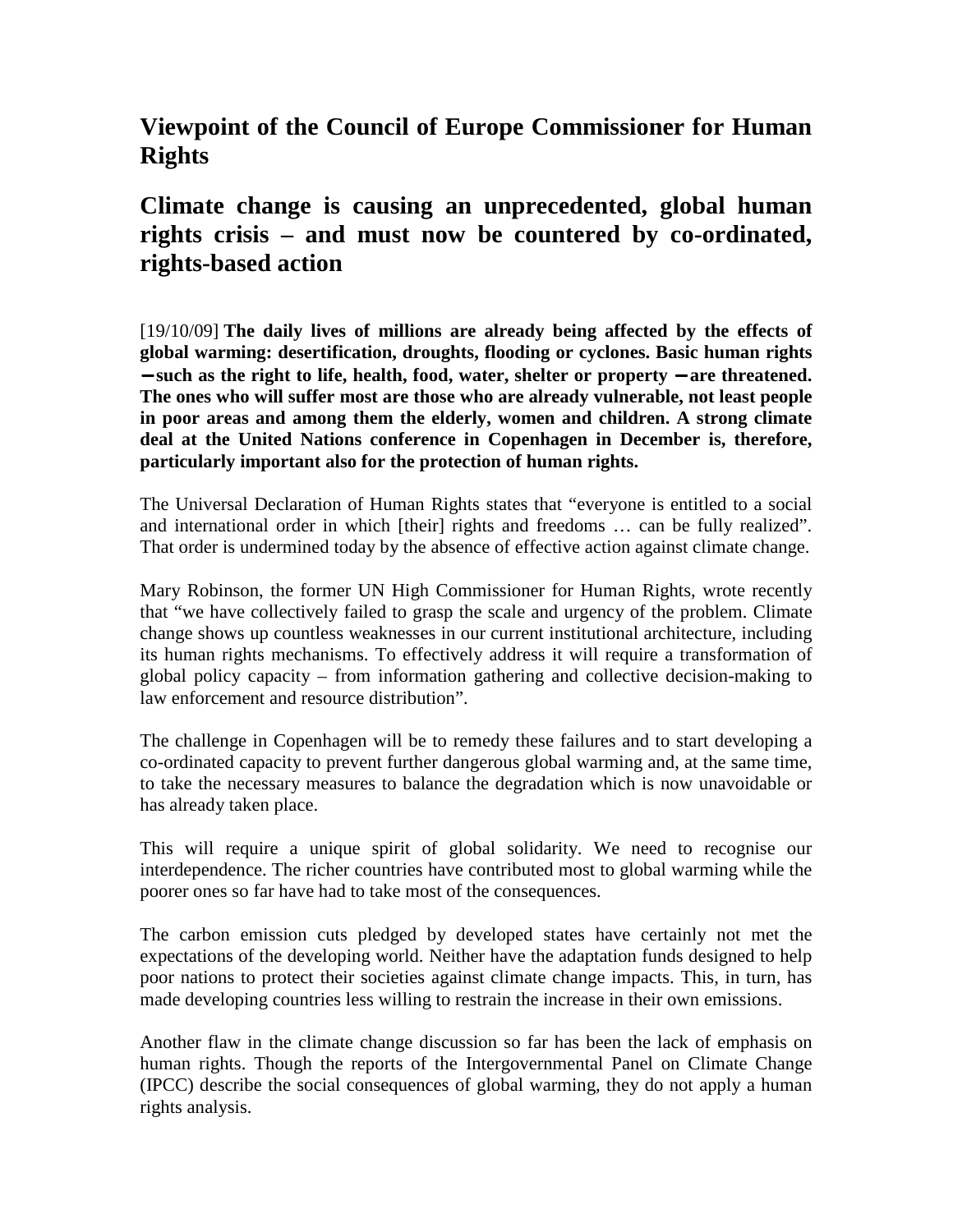However, the Office of the UN High Commissioner for Human Rights has now timely released a report on the relationship between climate change and human rights. The document describes the effects of climate change on individuals and communities and underlines the treaty-based obligations of governments to protect those whose rights are affected by the impact of global warming or by the policies and measures designed to address climate change. $<sup>1</sup>$ </sup>

Another recent report − published by the International Council on Human Rights Policy − argues that the disciplinary boundaries between environmental and human rights law should now be crossed.<sup>2</sup> It shows that both the policy to reduce emission levels (mitigation) and the efforts to strengthen capacities of societies to cope with climate change impacts (adaptation) can be more effective if linked to human rights.

A human rights analysis would, indeed, add important perspectives to the negotiations on measures against climate change. Not least, it could help to clarify the concrete consequences on the daily lives of people and thereby remind us that climate change is about human suffering.

It is important to understand who is at risk and how they could be better protected. Knowledge about the human rights impact on individuals and communities will hopefully encourage awareness so as to prevent chain effects such as mass displacement and conflict. It can guide the targeting of assistance to the most vulnerable groups.

Human rights standards and principles would also provide safeguards which should be integrated into plans and policies to address climate change. Economic and social rights shall be protected by making best use of the available resources. In other words, they should be given priority.

This requires that affected populations have the right to be well informed and to participate in relevant decision-making through genuinely democratic processes. These intentions are reflected in the 1998 Aarhus Convention with provisions for proactive information sharing and involvement of affected people in the preparation of plans and programmes to combat environmental risks.<sup>3</sup>

There is also a burning need to discuss accountability. By using human rights standards, states can define minimum requirements for both mitigation and adaptation policies. It should be made clear that damage to the environment that goes beyond a certain threshold causing harm to certain human rights is unacceptable and illegal.

<u>.</u>

<sup>1.</sup> Report of the Office of the United Nations High Commissioner for Human Rights on the relationship between climate change and human rights − Summary (A/HRC/10/61).

<sup>2.</sup> *Climate Change and Human Rights. A Rough Guide* published by the International Council on Human Rights Policy, 2009. The quote by Mary Robinson is from the foreword to this report.

<sup>3.</sup> The UNECE on Access to Information, Public Participation in Decision-making and Access to Justice in Environmental Matters (Aarhus Convention), 1998.